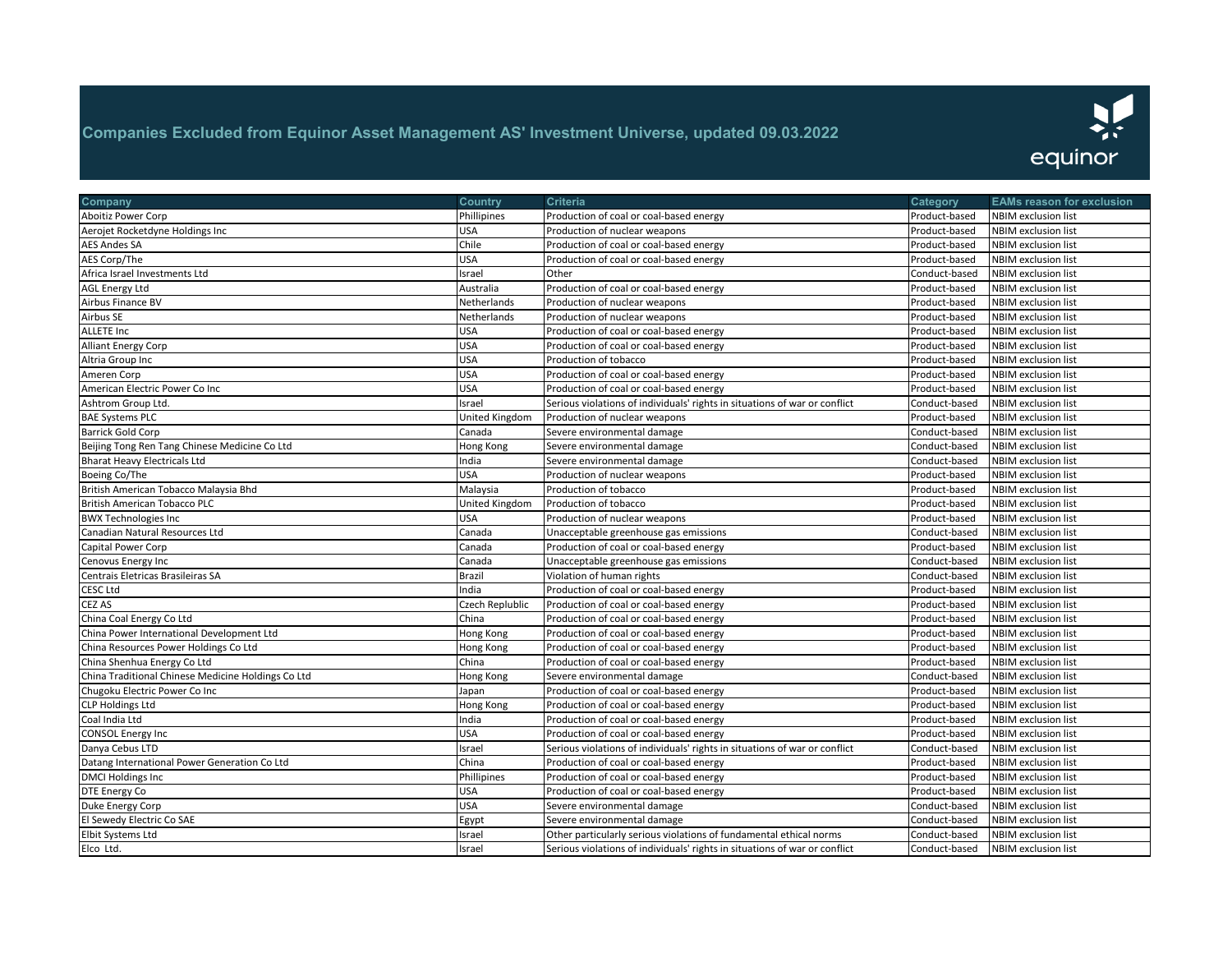| Electra Ltd.                                | Israel         | Serious violations of individuals' rights in situations of war or conflict | Conduct-based | NBIM exclusion list        |
|---------------------------------------------|----------------|----------------------------------------------------------------------------|---------------|----------------------------|
| Electric Power Development Co Ltd           | Japan          | Production of coal or coal-based energy                                    | Product-based | <b>NBIM</b> exclusion list |
| <b>Electricity Generating PCL</b>           | Thailand       | Production of coal or coal-based energy                                    | Product-based | NBIM exclusion list        |
| Emera Inc                                   | Canada         | Production of coal or coal-based energy                                    | Product-based | NBIM exclusion list        |
| Eneva SA                                    | Brazil         | Production of coal or coal-based energy                                    | Product-based | <b>NBIM</b> exclusion list |
| Engie Energia Chile SA                      | Chile          | Production of coal or coal-based energy                                    | Product-based | <b>NBIM</b> exclusion list |
| Evergreen Marine Corp Taiwan Ltd            | Taiwan         | Severe environmental damage                                                | Conduct-based | NBIM exclusion list        |
| <b>Evergy Inc</b>                           | USA            | Production of coal or coal-based energy                                    | Product-based | <b>NBIM</b> exclusion list |
| Exxaro Resources Ltd                        | South Africa   | Production of coal or coal-based energy                                    | Product-based | NBIM exclusion list        |
| <b>FirstEnergy Corp</b>                     | USA            | Production of coal or coal-based energy                                    | Product-based | NBIM exclusion list        |
| Fluor Corp                                  | USA            | Production of nuclear weapons                                              | Product-based | NBIM exclusion list        |
| Formosa Chemicals & Fibre Corp              | Taiwan         | Violation of human rights                                                  | Conduct-based | <b>NBIM</b> exclusion list |
| Formosa Taffeta Co Ltd                      | Taiwan         | Violation of human rights                                                  | Conduct-based | <b>NBIM</b> exclusion list |
| Freeport-McMoRan Inc                        | USA            | Severe environmental damage                                                | Conduct-based | NBIM exclusion list        |
| G4S Ltd                                     | United Kingdom | Violation of human rights                                                  | Conduct-based | <b>NBIM</b> exclusion list |
| Genting Bhd                                 | Malaysia       | Severe environmental damage                                                | Conduct-based | <b>NBIM</b> exclusion list |
| Glencore PLC                                | Jersey         | Production of coal or coal-based energy                                    | Product-based | <b>NBIM</b> exclusion list |
| <b>Grand Pharmaceutical Group Ltd</b>       | Bermuda        | Severe environmental damage                                                | Conduct-based | <b>NBIM</b> exclusion list |
| <b>Great River Energy</b>                   | USA            | Production of coal or coal-based energy                                    | Product-based | NBIM exclusion list        |
| Guangdong Electric Power Development Co Ltd | China          | Production of coal or coal-based energy                                    | Product-based | NBIM exclusion list        |
| <b>Gudang Garam Tbk PT</b>                  | ndonesia       | Production of tobacco                                                      | Product-based | <b>NBIM</b> exclusion list |
| Gujarat Mineral Development Corporation Ltd | ndia           | Production of coal or coal-based energy                                    | Product-based | <b>NBIM</b> exclusion list |
| Halcyon Agri Corporation Limited            | Singapore      | Severe environmental damage                                                | Conduct-based | NBIM exclusion list        |
| Hk Electric Investments Ltd                 | Hong Kong      | Production of coal or coal-based energy                                    | Product-based | NBIM exclusion list        |
| Hokkaido Electric Power Co Inc              | Japan          | Production of coal or coal-based energy                                    | Product-based | <b>NBIM</b> exclusion list |
| Hokuriku Electric Power Co                  | Japan          | Production of coal or coal-based energy                                    | Product-based | <b>NBIM</b> exclusion list |
| Honeys Holdings Co Ltd                      | Japan          | Violation of human rights                                                  | Conduct-based | NBIM exclusion list        |
| Honeywell International Inc                 | USA            | Production of nuclear weapons                                              | Product-based | <b>NBIM</b> exclusion list |
| Huabao International Holdings Limited       | Hong Kong      | Production of tobacco                                                      | Product-based | NBIM exclusion list        |
| Huadian Energy Co Ltd                       | China          | Production of coal or coal-based energy                                    | Product-based | <b>NBIM</b> exclusion list |
| Huadian Power International Corp Ltd        | China          | Production of coal or coal-based energy                                    | Product-based | <b>NBIM</b> exclusion list |
| Huaneng Power International Inc             | China          | Production of coal or coal-based energy                                    | Product-based | NBIM exclusion list        |
| Huntington Ingalls Industries Inc           | USA            | Production of nuclear weapons                                              | Product-based | NBIM exclusion list        |
| <b>IDACORP Inc</b>                          | USA            | Production of coal or coal-based energy                                    | Product-based | <b>NBIM</b> exclusion list |
| <b>IJM Corporation Bhd</b>                  | Malaysia       | Severe environmental damage                                                | Conduct-based | <b>NBIM</b> exclusion list |
| <b>Imperial Brands PLC</b>                  | United Kingdom | Production of tobacco                                                      | Product-based | <b>NBIM</b> exclusion list |
| Imperial Oil Ltd                            | Canada         | Unacceptable greenhouse gas emissions                                      | Conduct-based | <b>NBIM</b> exclusion list |
| Inner Mongolia Yitai Coal Co Ltd            | China          | Production of coal or coal-based energy                                    | Product-based | <b>NBIM</b> exclusion list |
| <b>ITC Ltd</b>                              | ndia           | Production of tobacco                                                      | Product-based | <b>NBIM</b> exclusion list |
| Jacobs Engineering Group Inc                | USA            | Production of nuclear weapons                                              | Product-based | <b>NBIM</b> exclusion list |
| Japan Tobacco Inc                           | Japan          | Production of tobacco                                                      | Product-based | <b>NBIM</b> exclusion list |
| Jastrzebska Spolka Weglowa SA               | Poland         | Production of coal or coal-based energy                                    | Product-based | <b>NBIM</b> exclusion list |
| lbs SA                                      | Brazil         | Gross corruption                                                           | Conduct-based | <b>NBIM</b> exclusion list |
| Korea Electric Power Corp                   | South Korea    | Production of coal or coal-based energy                                    | Product-based | <b>NBIM</b> exclusion list |
| Korea Line Corp                             | South Korea    | Severe environmental damage                                                | Conduct-based | NBIM exclusion list        |
| KT&G Corp                                   | South Korea    | Production of tobacco                                                      | Product-based | NBIM exclusion list        |
| Li Ning Co Ltd                              | Cayman Islands | Violation of human rights                                                  | Conduct-based | <b>NBIM</b> exclusion list |
| Li Ning Co Ltd                              | Cayman Islands | Violation of human rights                                                  | Conduct-based | <b>NBIM</b> exclusion list |
| Lockheed Martin Corp                        | USA            | Production of nuclear weapons                                              | Product-based | <b>NBIM</b> exclusion list |
| Lu Thai Textile Co Ltd                      | China          | Violation of human rights                                                  | Conduct-based | NBIM exclusion list        |
| Lubelski Wegiel Bogdanka SA                 | Poland         | Production of coal or coal-based energy                                    | Product-based | <b>NBIM</b> exclusion list |
| Malakoff Corporation Bhd                    | Malaysia       | Production of coal or coal-based energy                                    | Product-based | NBIM exclusion list        |
| <b>MGE Energy Inc</b>                       | USA            | Production of coal or coal-based energy                                    | Product-based | <b>NBIM</b> exclusion list |
| Mivne Real Estate KD Ltd                    | Israel         | Serious violations of individuals' rights in situations of war or conflict | Conduct-based | <b>NBIM</b> exclusion list |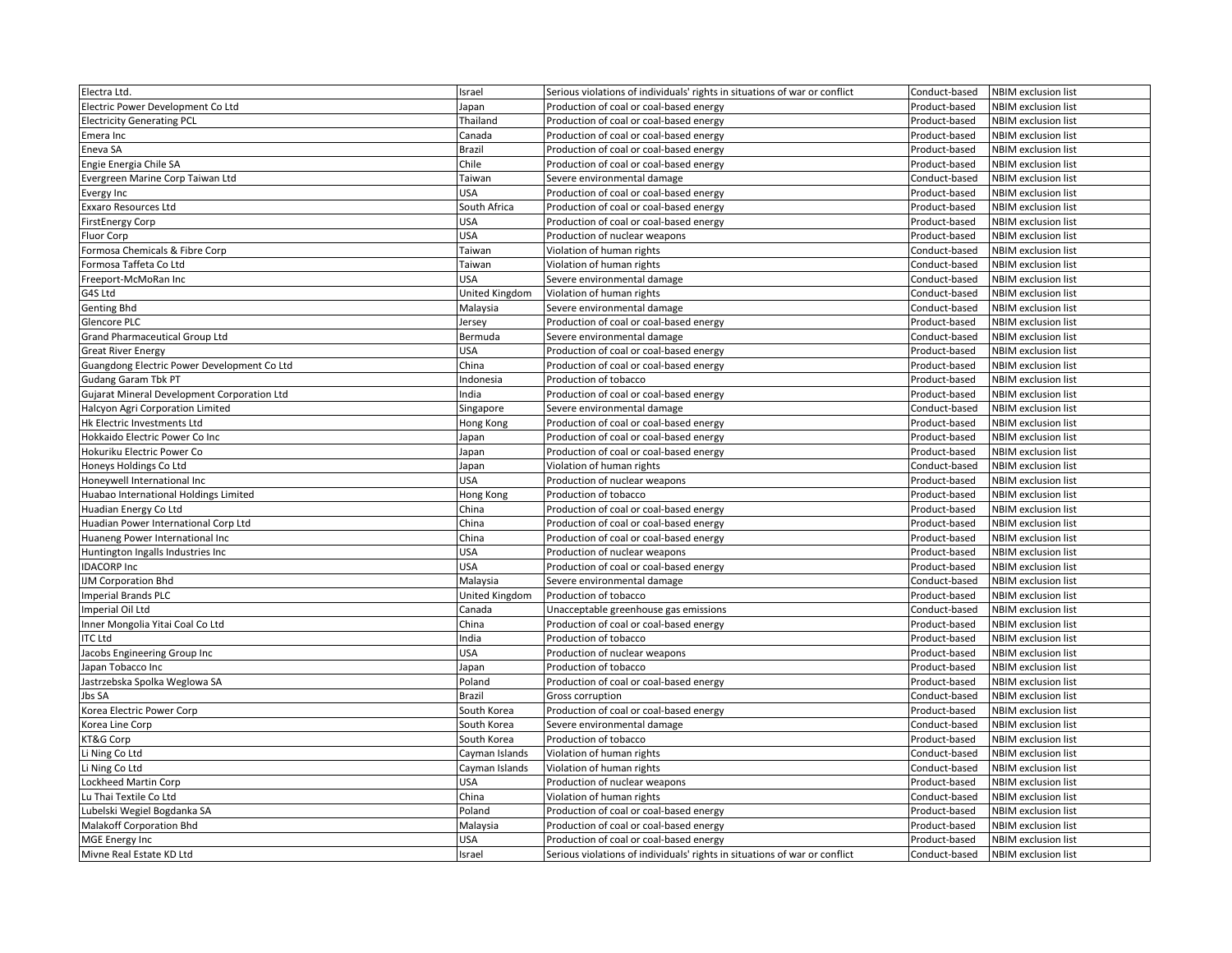| MMC Norilsk Nickel PJSC                                 | Russia          | Severe environmental damage                                                | Conduct-based | <b>NBIM</b> exclusion list |
|---------------------------------------------------------|-----------------|----------------------------------------------------------------------------|---------------|----------------------------|
| New Hope Corporation Ltd                                | Australia       | Production of coal or coal-based energy                                    | Product-based | <b>NBIM</b> exclusion list |
| Northrop Grumman Corp                                   | <b>USA</b>      | Production of nuclear weapons                                              | Product-based | <b>NBIM</b> exclusion list |
| NRG Energy Inc                                          | <b>USA</b>      | Production of coal or coal-based energy                                    | Product-based | <b>NBIM</b> exclusion list |
| NTPC Ltd                                                | India           | Production of coal or coal-based energy                                    | Product-based | <b>NBIM</b> exclusion list |
| Oil & Natural Gas Corp Ltd                              | India           | Serious violations of individuals' rights in situations of war or conflict | Conduct-based | <b>NBIM</b> exclusion list |
| Okinawa Electric Power Co Inc                           | Japan           | Production of coal or coal-based energy                                    | Product-based | <b>NBIM</b> exclusion list |
| Otter Tail Corp                                         | <b>USA</b>      | Production of coal or coal-based energy                                    | Product-based | <b>NBIM</b> exclusion list |
| PacifiCorp                                              | <b>USA</b>      | Production of coal or coal-based energy                                    | Product-based | <b>NBIM</b> exclusion list |
| Page Industries Ltd                                     | India           | Violation of human rights                                                  | Conduct-based | <b>NBIM</b> exclusion list |
| Peabody Energy Corp                                     | <b>USA</b>      | Production of coal or coal-based energy                                    | Product-based | <b>NBIM</b> exclusion list |
| Petrochina International Company Ltd.                   | Switzerland     | Other                                                                      | Conduct-based | NBIM exclusion list        |
| PGE Polska Grupa Energetyczna SA                        | Poland          | Production of coal or coal-based energy                                    | Product-based | <b>NBIM</b> exclusion list |
| Philip Morris CR as                                     | Czech Replublic | Production of tobacco                                                      | Product-based | <b>NBIM</b> exclusion list |
| Philip Morris International Inc                         | <b>USA</b>      | Production of tobacco                                                      | Product-based | <b>NBIM</b> exclusion list |
| <b>PNM Resources Inc</b>                                | <b>USA</b>      | Production of coal or coal-based energy                                    | Product-based | <b>NBIM</b> exclusion list |
| Poongsan Corp                                           | South Korea     | Production of cluster munitions                                            | Product-based | <b>NBIM</b> exclusion list |
| Posco                                                   | South Korea     | Severe environmental damage                                                | Conduct-based | <b>NBIM</b> exclusion list |
| Posco International Corp                                | South Korea     | Severe environmental damage                                                | Conduct-based | <b>NBIM</b> exclusion list |
| Public Power Corp SA                                    | Greece          | Production of coal or coal-based energy                                    | Product-based | <b>NBIM</b> exclusion list |
| Reliance Infrastructure Ltd                             | India           | Production of coal or coal-based energy                                    | Product-based | <b>NBIM</b> exclusion list |
| Reliance Power Ltd                                      | India           | Production of coal or coal-based energy                                    | Product-based | <b>NBIM</b> exclusion list |
| RWE AG                                                  | Germany         | Production of coal or coal-based energy                                    | Product-based | <b>NBIM</b> exclusion list |
| Safran SA                                               | France          | Production of nuclear weapons                                              | Product-based | <b>NBIM</b> exclusion list |
| Sasol Ltd                                               | South Africa    | Production of coal or coal-based energy                                    | Product-based | <b>NBIM</b> exclusion list |
| Schweitzer-Mauduit International Inc                    | <b>USA</b>      | Production of tobacco                                                      | Product-based | <b>NBIM</b> exclusion list |
| SDIC Power Holdings Co Ltd                              | China           | Production of coal or coal-based energy                                    | Product-based | <b>NBIM</b> exclusion list |
| Serco Group PLC                                         | United Kingdom  | Production of nuclear weapons                                              | Product-based | <b>NBIM</b> exclusion list |
| Shanghai Industrial Holdings Ltd                        | Hong Kong       | Production of tobacco                                                      | Product-based | <b>NBIM</b> exclusion list |
| Shapir Engineering and Industry Ltd                     | Israel          | Serious violations of individuals' rights in situations of war or conflict | Conduct-based | <b>NBIM</b> exclusion list |
| Shikoku Electric Power Co Inc                           | Japan           | Production of coal or coal-based energy                                    | Product-based | <b>NBIM</b> exclusion list |
| Shikun & Binui Ltd                                      | Israel          | Serious violations of individuals' rights in situations of war or conflict | Conduct-based | NBIM exclusion list        |
| Suncor Energy Inc                                       | Canada          | Unacceptable greenhouse gas emissions                                      | Conduct-based | <b>NBIM</b> exclusion list |
| Swedish Match AB                                        | Sweden          | Production of tobacco                                                      | Product-based | <b>NBIM</b> exclusion list |
| Ta Ann Holdings Bhd                                     | Malaysia        | Severe environmental damage                                                | Conduct-based | <b>NBIM</b> exclusion list |
| Tata Power Company Ltd                                  | India           | Production of coal or coal-based energy                                    | Product-based | <b>NBIM</b> exclusion list |
| Tenaga Nasional Bhd                                     | Malaysia        | Production of coal or coal-based energy                                    | Product-based | <b>NBIM</b> exclusion list |
| Textron Inc                                             | USA             | Production of cluster munitions                                            | Product-based | <b>NBIM</b> exclusion list |
| Thoresen Thai Agencies PCL                              | Thailand        | Severe environmental damage                                                | Conduct-based | <b>NBIM</b> exclusion list |
| Tong Ren Tang Technologies Co Ltd                       | China           | Severe environmental damage                                                | Conduct-based | <b>NBIM</b> exclusion list |
| TransAlta Corp                                          | Canada          | Production of coal or coal-based energy                                    | Product-based | <b>NBIM</b> exclusion list |
| Tri-State Generation and Transmission Association, Inc. | <b>USA</b>      | Production of coal or coal-based energy                                    | Product-based | <b>NBIM</b> exclusion list |
| <b>Universal Corporation VA</b>                         | <b>USA</b>      | Production of tobacco                                                      | Product-based | <b>NBIM</b> exclusion list |
| Vale SA                                                 | <b>Brazil</b>   | Severe environmental damage                                                | Conduct-based | <b>NBIM</b> exclusion list |
| Vector Group Ltd                                        | <b>USA</b>      | Production of tobacco                                                      | Product-based | <b>NBIM</b> exclusion list |
| Vedanta Ltd                                             | India           | Severe environmental damage                                                | Conduct-based | <b>NBIM</b> exclusion list |
| Volcan Cia Minera SAA                                   | Peru            | Severe environmental damage                                                | Conduct-based | <b>NBIM</b> exclusion list |
| Washington H Soul Pattinson and Company Ltd             | Australia       | Production of coal or coal-based energy                                    | Product-based | <b>NBIM</b> exclusion list |
| <b>WEC Energy Group Inc</b>                             | USA             | Production of coal or coal-based energy                                    | Product-based | NBIM exclusion list        |
| Whitehaven Coal Ltd                                     | Australia       | Production of coal or coal-based energy                                    | Product-based | <b>NBIM</b> exclusion list |
| <b>WTK Berhads Holdings</b>                             | Malaysia        | Severe environmental damage                                                | Conduct-based | <b>NBIM</b> exclusion list |
| Xcel Energy Inc                                         | <b>USA</b>      | Production of coal or coal-based energy                                    | Product-based | <b>NBIM</b> exclusion list |
| Yankuang Energy Group Co Ltd                            | China           | Production of coal or coal-based energy                                    | Product-based | NBIM exclusion list        |
| Yunnan Baiyao Group Co Ltd                              | China           | Severe environmental damage                                                | Conduct-based | <b>NBIM</b> exclusion list |